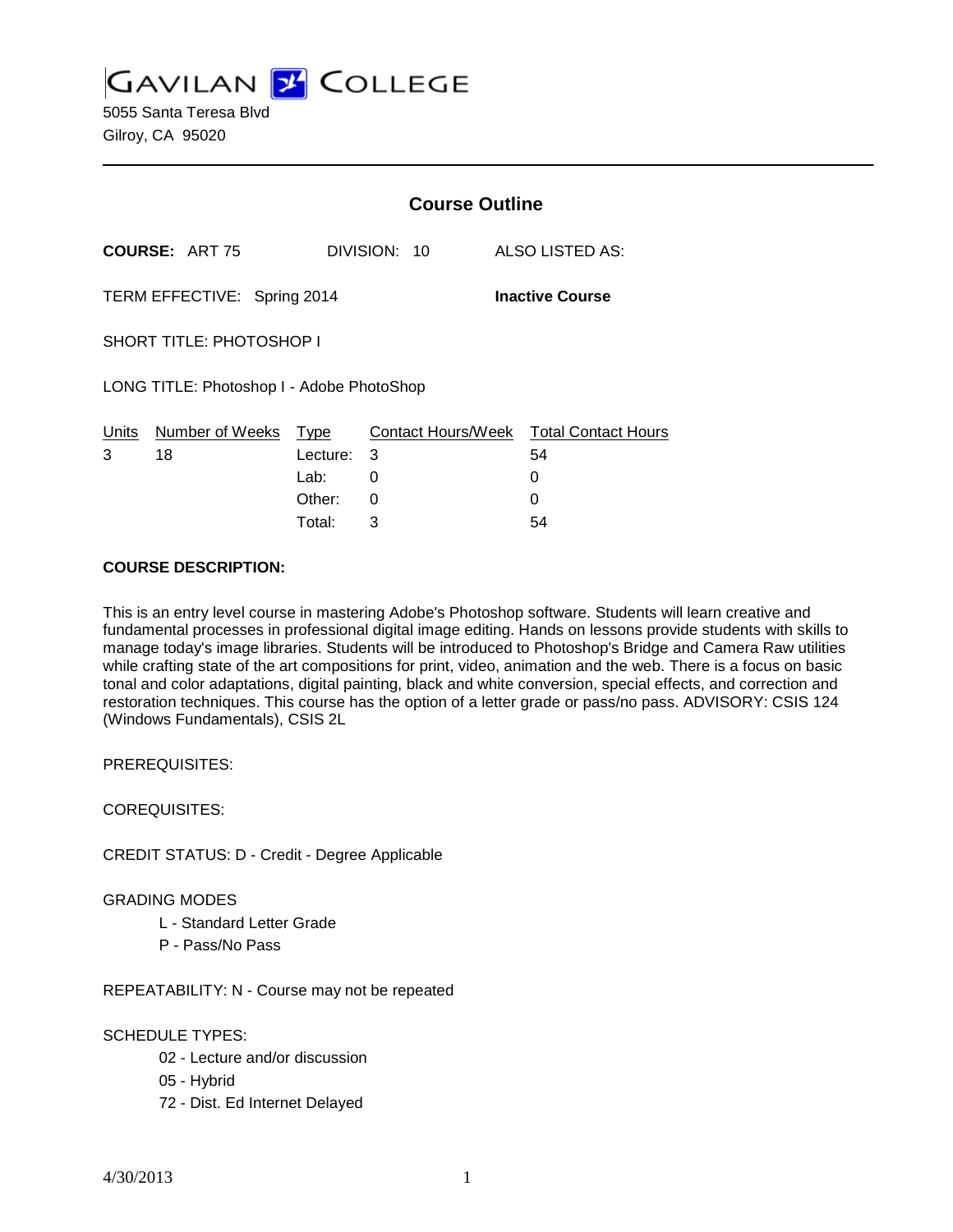### **STUDENT LEARNING OUTCOMES:**

1. Student will retouch and repair a scanned photograph. Measure: Homework, projects, critique PLO: 1 ILO: 2, 5, 7 GE-LO: B8, C1 Year assessed or anticipated year of assessment: 2010-2011

2. Student will demonstrate the use of layers to effectively manipulate an image. Measure: Homework, projects PLO: 1 ILO: 2, 7 GE-LO: C1, C2 Year assessed or anticipated year of assessment: 2010-2011

3. Student will create an image that incorporates multiple imported images, then adjust curves, levels, and hue/saturation values.

Measure: Homework, projects, critiques

PLO: 1, 2

ILO: 2, 5, 7

GE-LO: B8, C1

Year assessed or anticipated year of assessment: 2010-2011

4. Student will solve technical problems for scanning, resolution and file size to determine scanning and printing resolution for the best digital output.

Measure: Homework, projects

PLO: 1, 2 ILO: 2, 7 GE-LO: C1

Year assessed or anticipated year of assessment: 2010-2011

### **CONTENT, STUDENT PERFORMANCE OBJECTIVES, OUT-OF-CLASS ASSIGNMENTS**

Inactive Course: 04/22/2013

4 HOURS

Topic: Getting to know the Work Area

Objective: Evaluate which tools to use to integrate and manipulate multiple images electronically.

Starting to work in Adobe Photoshop

Using the tools

Using the options bar and other panels

Undoing actions in Photoshop

Customizing the workspace

Finding resources for using Photoshop

Checking for updates

Tools panel overview

Out of class assignment: Review questions and answers Search for resources on web and list them to share with the class.

4 HOURS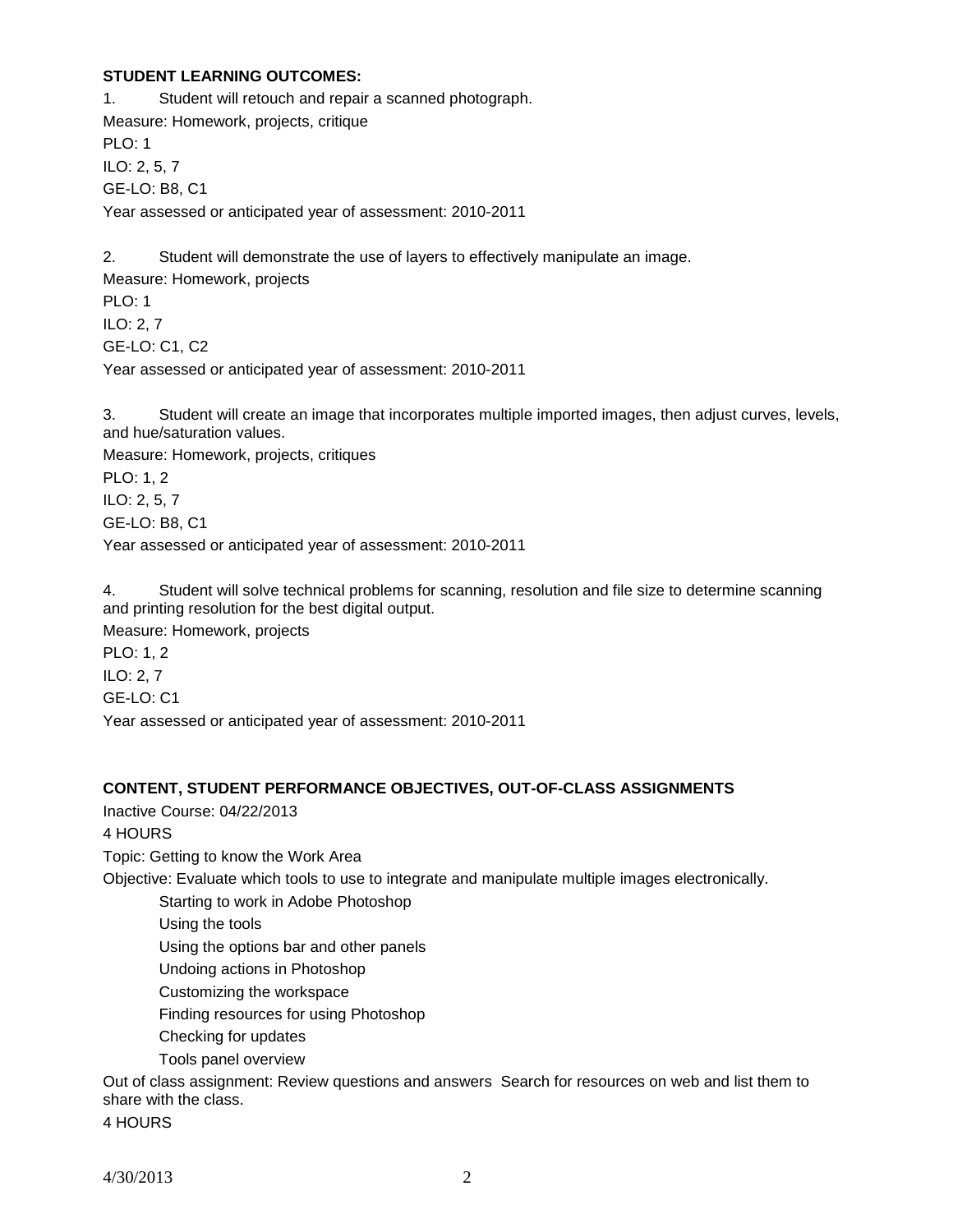Topic: Basic Photo Corrections

Objective: Demonstrate digital photographic retouching, restoration.

Strategy for retouching

Resolution and image size

Getting started

Adjusting the color in Camera Raw

Straightening and cropping the Image in Photoshop

Replacing Colors in an image

Adjusting saturation with the Sponge tool

Repairing areas with the Clone Stamp tool

Using the Spot Healing Brush tool

Using content-aware fill

Applying the Unsharp Mask filter

Saving the image for four-color printing

Out of class assignment: Review questions and answers Retouch and repair a photo from existing files. 4 HOURS

Topic: Working with selections

Objective: Determine the appropriate selection method that best fits the digital image to be altered.

About selecting and selection tools

Using the Quick Selection tool

Moving a selected area

Manipulating selections

Using the Magic Wand tool

Selecting with the lasso tools

Rotating a selection

Selecting with the Magnetic Lasso tool

Cropping and image and erasing within a selection

Refining the edge of a selection

Out of class assignment: Review questions and answers Create a new image from an existing file using these techniques.

4 HOURS

Topic: Layer Basics

Objective: Demonstrate the use of layers to effectively manipulate an image.

About layers Getting started

Using the Layers Panel

Rearranging layers

Applying a gradient to a layer

Applying a layer style

Flattening and saving files

Out of class assignment: Review questions and answers. Create a montage or collage from existing files. 4 HOURS

Topic: Correcting and enhancing digital photographs

Objective: Demonstrate digital photographic retouching, restoration and colorization techniques of black and white photographs.

About camera raw files

Processing files in Camera Raw

Merging exposures and applying advanced color correction

Correcting digital photographs in Photoshop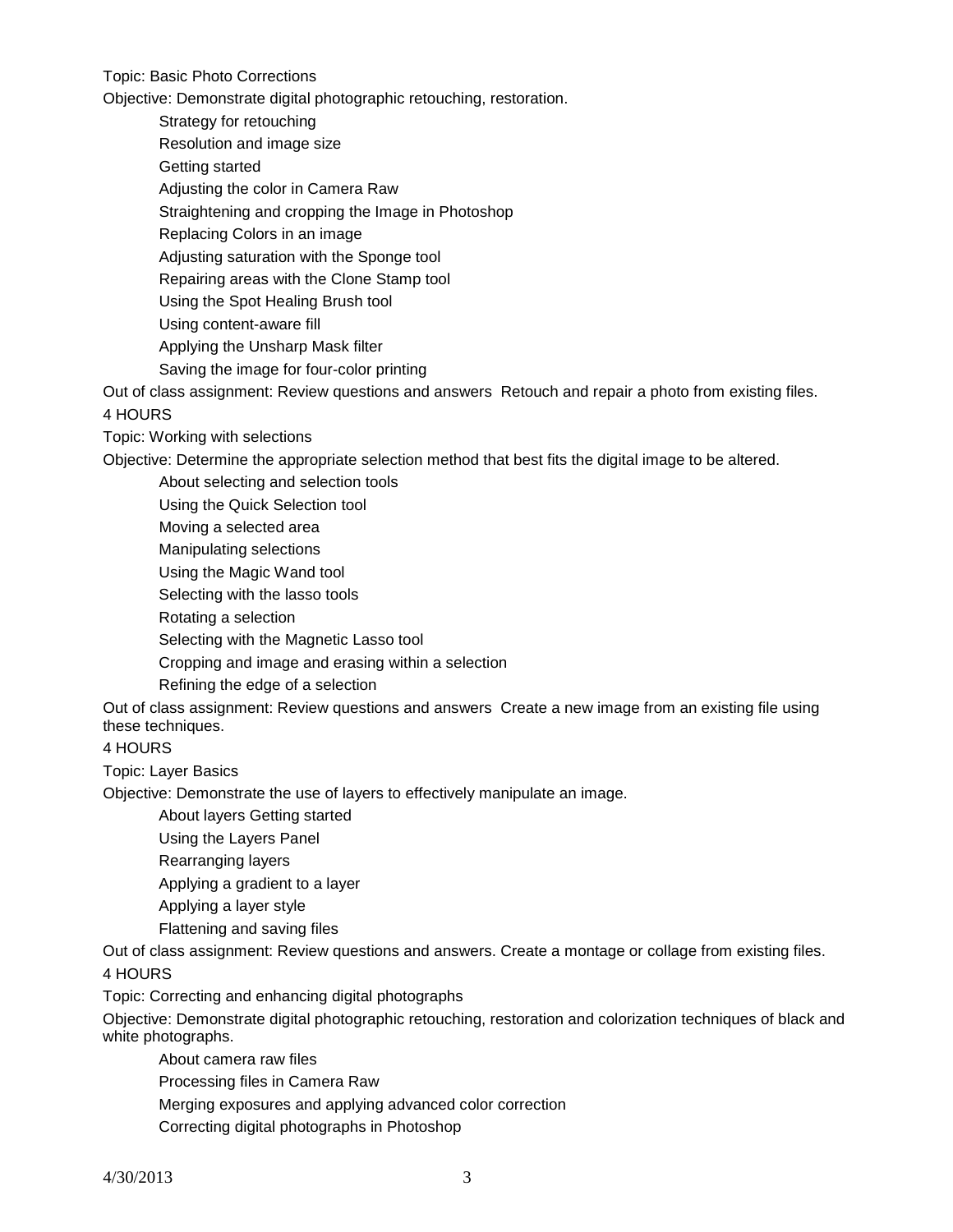Correcting image distortion

Adding depth of field

Out of class assignment: Review questions and answers Retouch and repair a photo from existing files. Colorize or tint the photograph

4 HOURS

Topic: Masks and Channels

Objective: Explain the process of masks and channels to alter or protect digital images.

Working with masks and channels

Getting started Creating a mask

Refining a mask

Creating a quick mask

Manipulating and image with Puppet Warp

Working with channels

Out of class assignment: Review questions and answers. Create adjustment layers and layer masks to solve the stated problems with existing files.

4 HOURS

Topic: Typographic design

Objective: Describe uses of type as an element of graphic design.

About type

Getting started

Creating a clipping mask from type

Creating type on a path

Warping image type

Designing paragraphs of type

Out of class assignment: Review questions and answers Create an image that effectively incorporates both text as an a design element. Create and manipulate bit-mapped text.

#### 4 HOURS

Topic: Vector Drawing techniques

Objective: Evaluate the appropriate software and techniques for creating bitmapped images and understand the basic differences and uses for raster and vector graphics.

About paths and the Pen tool

Using paths with artwork

Creating vector objects for the background

Working with defined custom shapes

Out of class assignment: Review questions and answers Create an image that combines vector based text and images.

5 HOURS

Topic: Advanced Layering

Objective: Demonstrate the use of layers to effectively manipulate an image.

Clipping a layer to a shape

Setting up a Vanishing Point grid

Creating your own keyboard shortcuts

Placing imported artwork

Adding artwork in perspective

Adding a layer style

Placing the side panel artwork

Adding more artwork in perspective

Adding an adjustment layer

Working with layer comps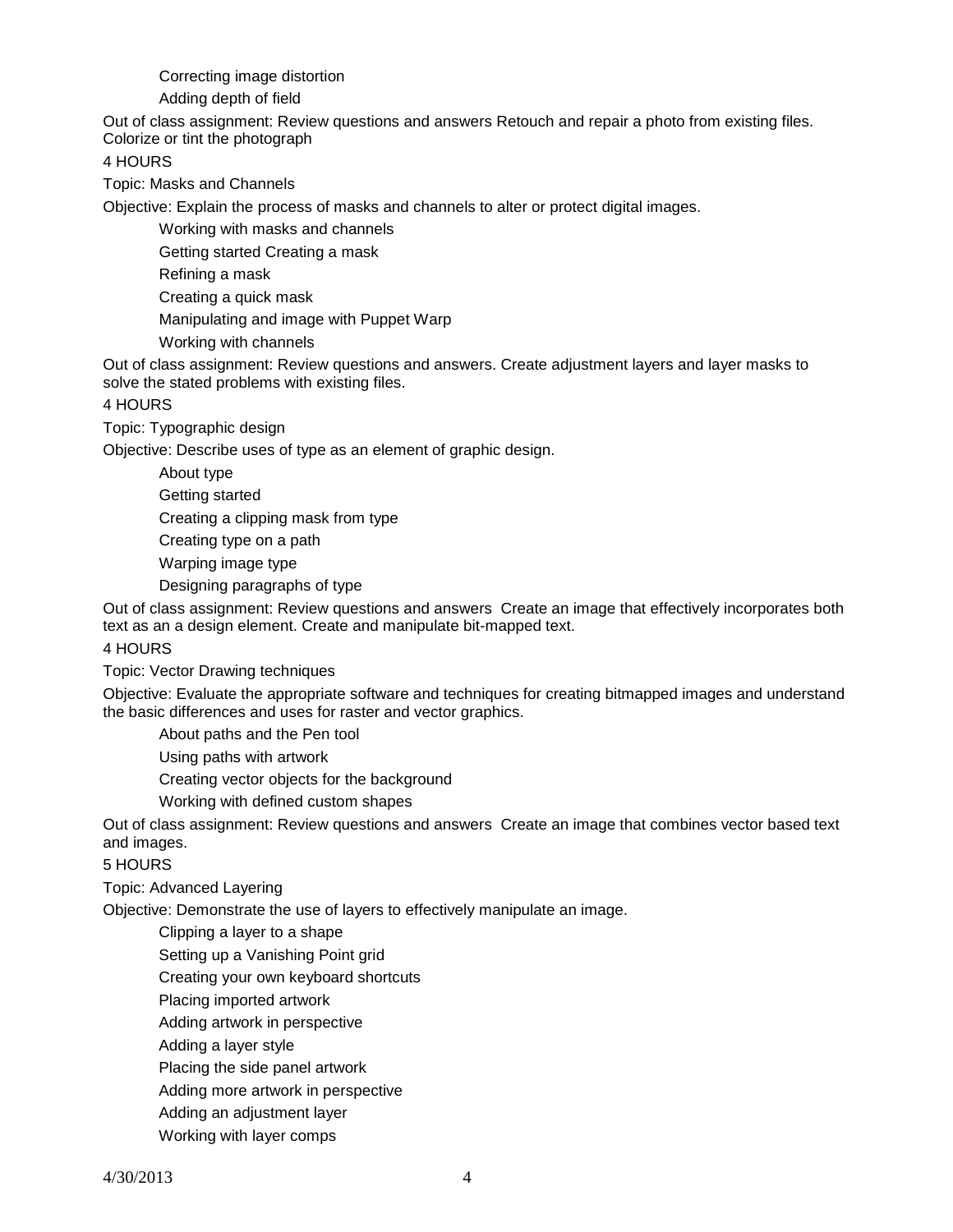Managing layers

Flattening a layered image

Merging layers and layer groups

Stamping layers

Out of class assignment: Review questions and answers Create an image that includes imported artwork in perspective and multiple layers.

# 5 HOURS

Topic: Advanced Compositing

Objective: Evaluate which tools to use to integrate and manipulate multiple images electronically.

Assembling a montage of images

Applying filters

Hand-coloring selections on a layer

Applying Smart Filters

Adding drop shadows and a border

Matching color schemes across images

Automating a multistep task

Stitching a panorama

Out of class assignment: Review questions and answers Create an image that incorporates multiple imported images. Adjust curves, levels, and hue/saturation values.

### 5 HOURS

Topic: Preparing files for the web

Objective: Solve technical problems for scanning, resolution and file size to determine scanning and printing resolution for the best digital output.

Selecting a web design workspace

Creating slices

Exporting HTML and images

Using the Zoomify feature

Creating a web gallery

Out of class assignment: Review questions and answers. Prepare given images for use on the Web.

### 5 HOURS

Topic: Producing and Printing Consistent color

Objective: Solve technical problems for scanning, resolution and color for the best print output.

About color management

Specifying Color-management settings

Proofing an image

Identifying out-of-gamut colors

Adjusting an image and printing a proof

Saving the image as a CMYK EPS file

Printing

Out of class assignment: Review questions and answers. Prepare given images for scanning and printing. 2 HOURS: FINAL

**METHODS OF INSTRUCTION:** Lecture, slide and digital projection, computer demonstration, hands-on exercises and practices.

## **METHODS OF EVALUATION:**

The types of writing assignments required: Written homework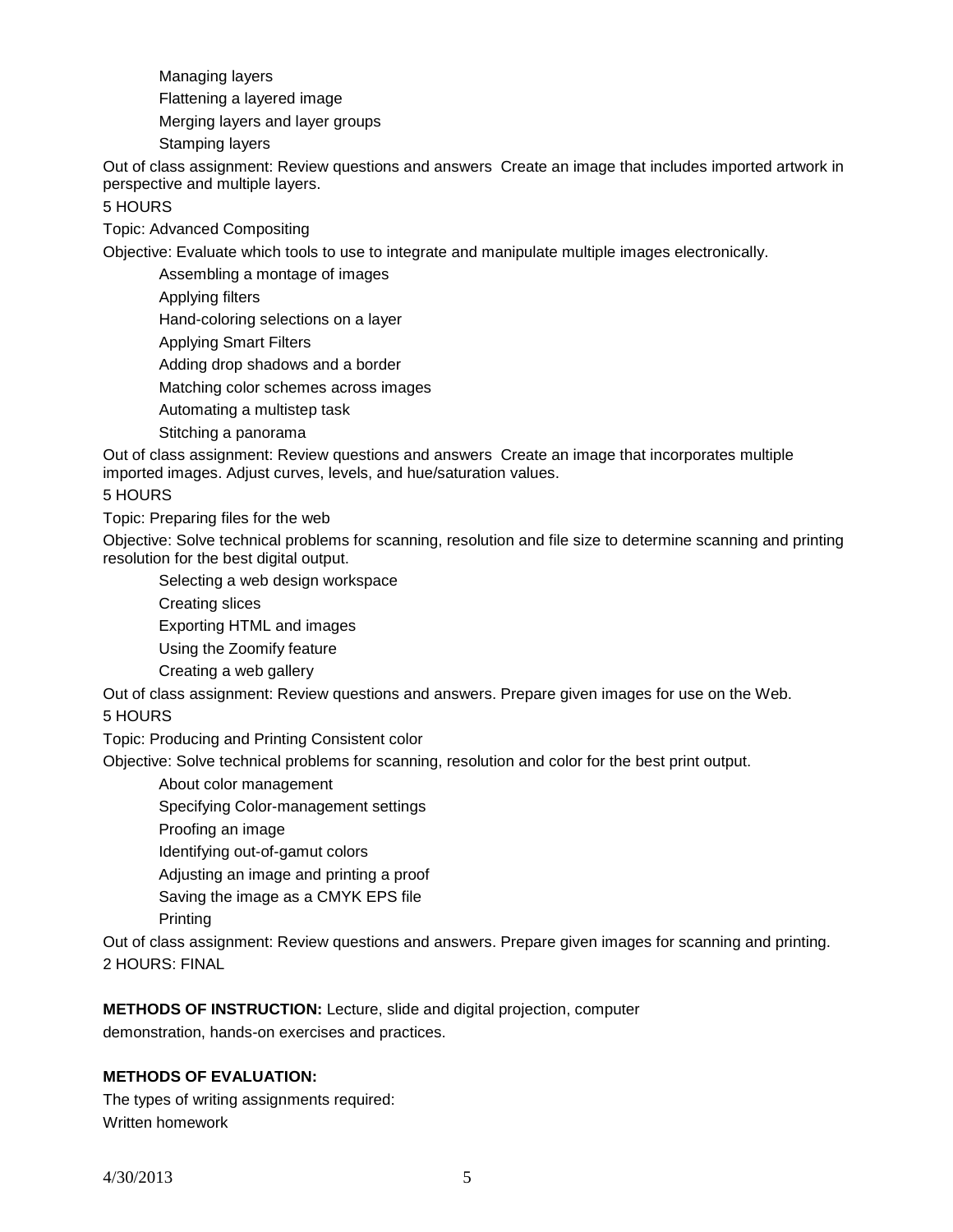Lab reports The problem-solving assignments required: Homework problems Lab reports Exams The types of skill demonstrations required: Class performance Performance exams The types of objective examinations used in the course: Multiple choice True/false **Completion** Other category: None The basis for assigning students grades in the course: Writing assignments: 20% - 50% Problem-solving demonstrations: 20% - 50%

# **REPRESENTATIVE TEXTBOOKS:**

Required: Adobe Creative Team, Adobe Photoshop CS6 Classroom in a Book, Adobe, 2012, or other appropriate college level text. Reading level of text, Grade: 12+ Verified by: Grzan Other textbooks or materials to be purchased by the student: Flash drive

### **ARTICULATION and CERTIFICATE INFORMATION**

Associate Degree: GAV C1, effective 199930 CSU GE: IGETC: CSU TRANSFER: Transferable CSU, effective 199930 UC TRANSFER: Not Transferable

#### **SUPPLEMENTAL DATA:**

Basic Skills: N Classification: I Noncredit Category: Y Cooperative Education: Program Status: 1 Program Applicable Special Class Status: N CAN: CAN Sequence: CSU Crosswalk Course Department: ART CSU Crosswalk Course Number: 75 Prior to College Level: Y

4/30/2013 6